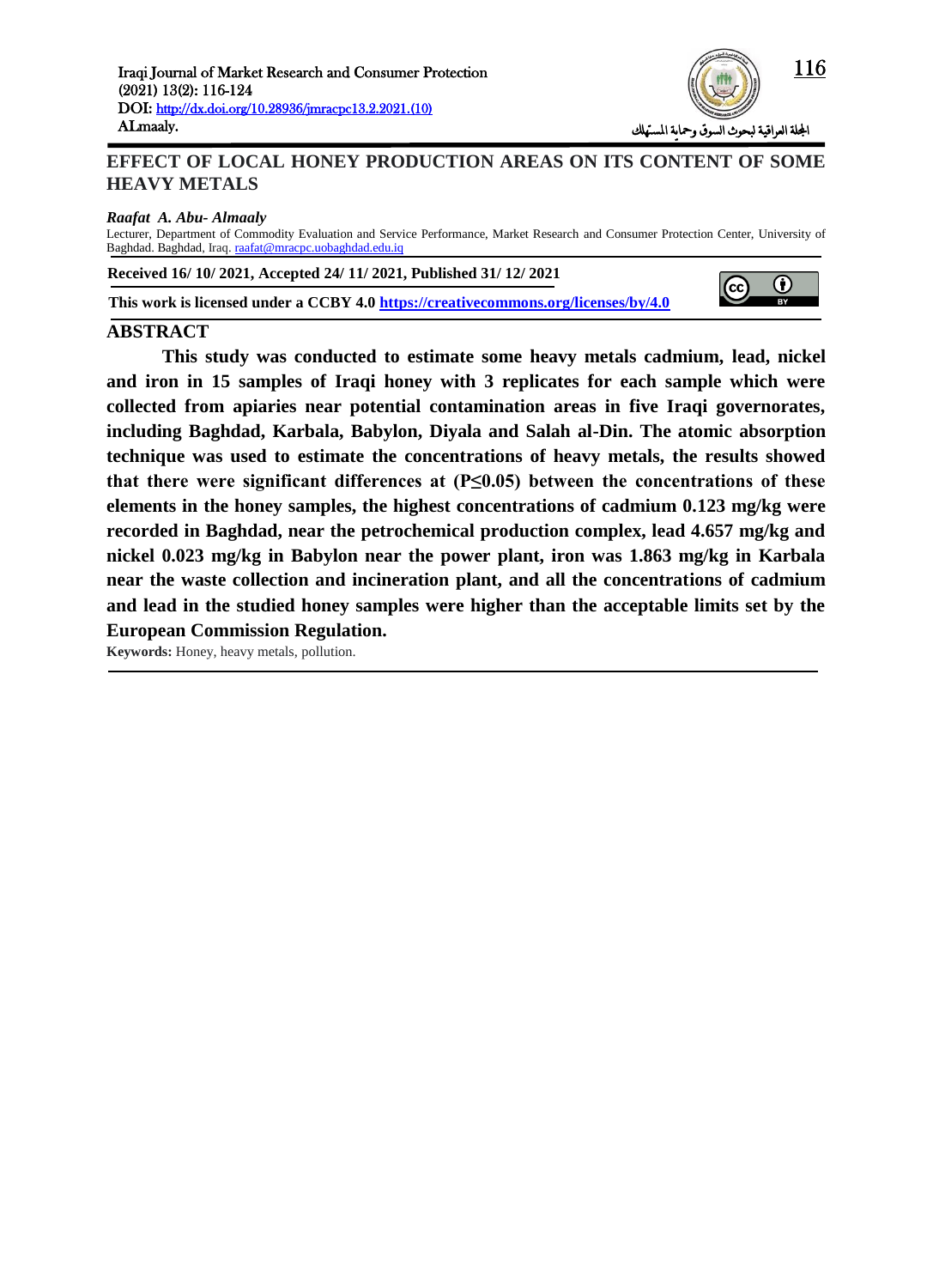ALmaaly. (2021) 13(2): 116-124

Iraqi Journal of Market Research and Consumer Protection

أثر مناطق إنتاج الع*سل* المحلي في محتواه من بعض المعادن الثقيلة

**رأفج احمذ أبى المعالً**

 $\left( c\right)$ 

مدرس، قسم تقويم السلع واداء الخدمات، مركز بحوث السوق وحماية المستهلك، جامعة بغذاد، بغداد، العراق<sub>،</sub> raafat@mracpc.uobaghdad.edu.iq

**Received 16/ 10/ 2021, Accepted 24/ 11/ 2021, Published 31/12/ 2021**

**This work is licensed under a CCBY 4.0<https://creativecommons.org/licenses/by/4.0>**

## **الخالصت**

0

أجريت هذه الدراسة لتقدير بعض المعادن الثقيلة كالكادميوم والرصاص والنيكل والحديد ف*ي* 15 عينة من العسل العراقي بواقع 3 مكررات لكل عينة والتي جمعت من مناحل بالقرب من مناطق التلوث المحتملة في خمس محافظات عراقية شملت بغداد وكربلاء وبابل وديال*ى* وصلاح الدين، استعملت تقنية الامتصاص الذري لتقدير تراكيز العناصر الثقيلة، **أظهزث الىخائح وخىد فزوق معىىٌت عىذ** (0.05≥P (**بٍه حزاكٍز هذي العىاصز فً عٍىاث العسل، وسدلج اعلى حزاكٍز للكادمٍىم325,3** kg/mg **فً بغذاد بالمزب مه مدمع اوخاج البخزوكٍمٍاوٌاث، والزصاص 72614** kg/mg **والىٍكل323,3** kg/mg **فً بابل بالمزب مه محطت حىلٍذ الكهزباء، والحذٌذ52863** kg/mg **فً كزبالء بالمزب مه محطت حدمٍع وحزق**  النفايات، وكانت جميع تراكيز عنصري الكادميوم والرصاص في عينات العسل المدروسة أعلى من الحدود المقبولة التي **وضعخها الخشزٌعاث الصادرة عه المفىضٍت االوربٍت. الكلماث المفخاحٍت:** عسل, معادن ثقيلة, تلىث.

# **INTRODUCTION**

Honey is one of the oldest known natural foods that humans use it as a complete food all over the world, it is used in various drugs and medicines to treat many diseases **(Patial** *et al.***, 2018)**, according to the **European Commission (2001)**, honey is the natural sweet-tasting substance produced by honey bees (*Apismelifera*) from the nectar of plants or from some living secretions of plants, as honey bees absorb the nectar and collect it inside a special bag with certain special substances, then it secretes it outside the bag to be deposited, dried and stored inside the honeycomb discs to mature. The main nutritional components in honey make it easy to digest, the most important of which are trans sugars such as glucose and fructose, which provide the body with energy, as well as secondary components that are considered useful nutrients such as proteins, amino acids, vitamins, oils, volatile chemical compounds, flavonoids, phenols, and minerals **(Baglio 2018)**, in addition to its high nutritional value, honey is one of the foods with unique therapeutic properties. It is used in traditional medicine to treat diabetic ulcers, external wounds, some allergic conditions, pharyngitis, coughs, and digestive problems. It has antimicrobial properties **(Alvarez-Suarez** *et al.,* **2010)**. The quality of honey and its biochemical properties depend on the source of nectar that the bee absorbs, the geographical area, climatic conditions, maturity period, production methods, processing and storage conditions **(Oses** *et al***., 2016)**, and to ensure its safety as a food, honey must be free from any undesirable pollutants such as heavy metals, the presence of which has recently become more evident in many foods, including honey, and because it has a long biological half-life and is unable to degrade in the environment, it is included in the food cycle of plants, animals and humans, the process of consuming food is the main way for these minerals to reach the human body, and long-term consumption of food contaminated with heavy metals such as arsenic, lead, mercury, cadmium and others causes the accumulation of these minerals in the various organs of the body, causing serious damage to public health, it may lead to the development of cancer, cardiovascular and neurological disorders, and significant risks to the growth and development of fetuses **(Abu- Almaaly & Al-Tamimi 2020; Mahmoudi** *et al.***, 2015)**, the concentration of heavy metals in honey depends on the geographical origin and the environment in which the flower grows, and its presence indicates that the beehives were near the sources of pollution, the conditions of air movement and the soil in the region play an important role in increasing the pollution of honey with metals. The honey bee flies and covers

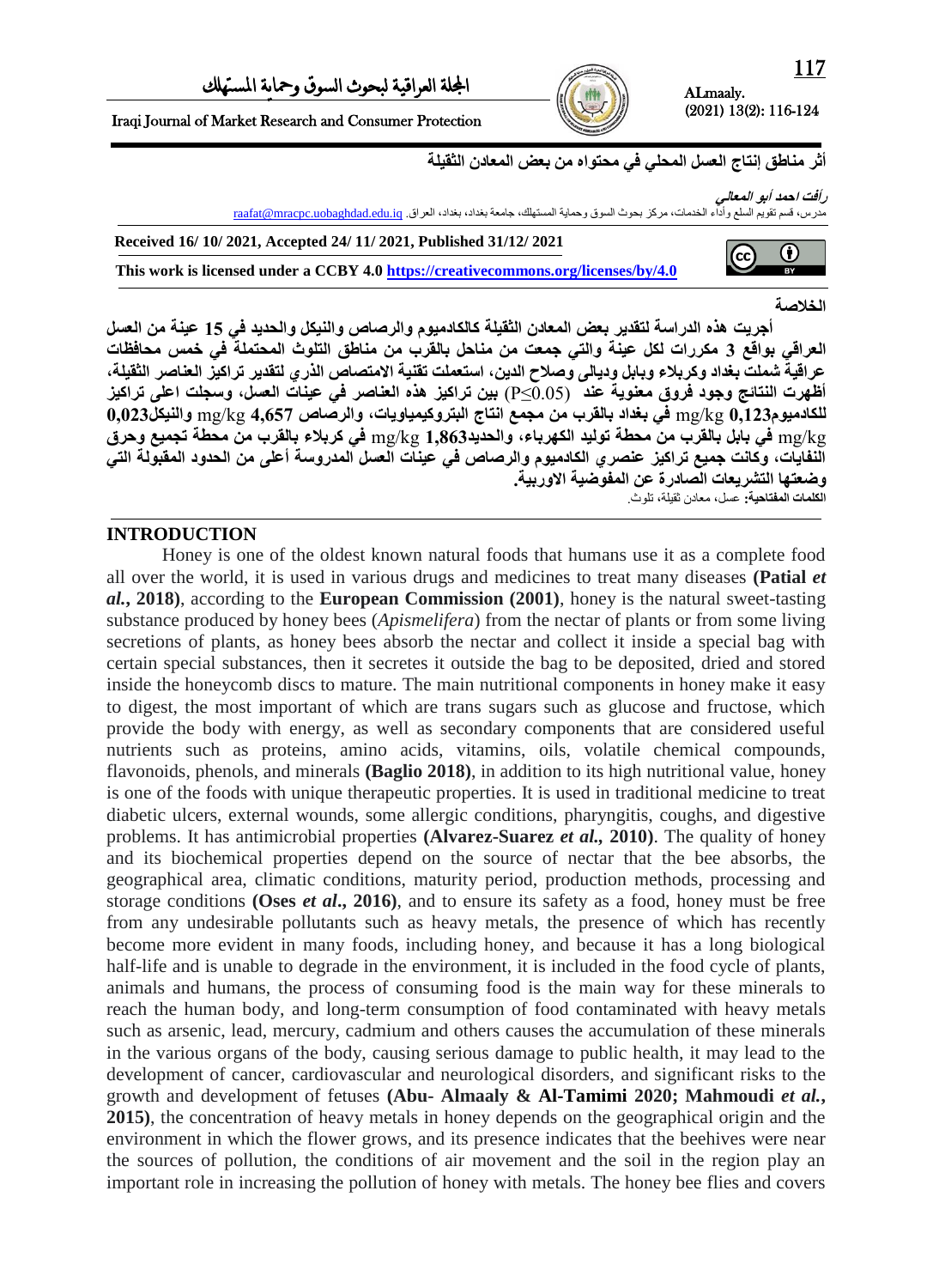# اجمللة العراقية لبحىث السىق ومحاية املستهلك



# ALmaaly. (2021) 13(2): 116-124

Iraqi Journal of Market Research and Consumer Protection

large areas and contacts many surfaces during its activity to search for nectar, so it is the main carrier of heavy metals to beehives and honey **(Roman & Popiela 2011)**, the impact of heavy metal pollution as a result of industrial, agricultural and commercial activity on the health of bees and the quality and safety of honey has been documented due to its exposure to potential pollutants from industrial areas, the use of fertilizers and pesticides during agriculture, waste collection and treatment areas, and proximity to electrical stations and highways, which affects air and soil pollution, consequently, it pollutes the flowering plants that grow near those areas **(Lambert** *et al***., 2012; Alisawi 2013)**, this makes the study of honey contamination extremely important in the field of food safety, especially if we take into account that the majority of honey consumers are among sensitive groups such as children, adolescents, pregnant and lactating women and the elderly,in addition to its widespread use in most therapeutic foods and medical preparations for all age groups **(Silici** *et al***., 2013)**, in view of the wide geographical area in which honey is produced in Iraq from north to south and the different environmental and geographical conditions and economic and consumer activity among them, the study aimed to show the impact of honey production areas in some Iraqi cities in its content of some heavy metals.

## **MATERIALS AND METHODS**

## **Sample collection**

Fifteen samples of local honey were collected with 3 replicates for each sample from 5 Iraqi governorates (Baghdad, Karbala, Babilon, Diyala, Salah al-Din), in the period March to May, 2020, from honey production apiaries closest to the potential contamination sites, as shown in (Table 1), samples (100 g for each) were collected from each governorate, taken from 3 sites close to the pollution areas, and these replicates were mixed together to form one representative sample for each of those governorates, the samples were placed in clean glass containers, and observations were recorded on them, then transferred to the laboratory to be kept in the refrigerator at 4°C until the required analyzes are performed on them.

| <b>Governorates</b> | No. of samples | Sample code | <b>Possible contamination sites</b>   |  |  |
|---------------------|----------------|-------------|---------------------------------------|--|--|
| <b>Baghdad</b>      |                |             | Petrochemical production complex      |  |  |
| Karbala             |                |             | Industrial waste incineration         |  |  |
| <b>Babilon</b>      |                |             | Electrical power plant                |  |  |
| <b>Divala</b>       |                |             | Oil extraction and refining complex   |  |  |
| Salah al-Din        |                |             | Fertilizers and pesticides production |  |  |

**Table (1):** Details of honey samples.

#### **Preparation of samples and standard solutions and determination of heavy metals**

The method adopted by **Chandrama** *et al***. (2014**), where 5 g of each sample was placed in a silica dish and the dishes were slowly heated on a hot plate until it was completely burned, the dishes were transferred to the incineration oven, which was set at 450°C, for two hr, until the samples turned to ash, the ashes of each sample were placed in a ceramic jar, and a small amount of concentrated HCl was added to it for the purpose of extracting minerals. It was placed on a hot plate to evaporate and dry, and the ashes would turn white, then the extraction process was repeated a second time by adding 10 mL of acid HCl (25%) and filtering the resulting solution and then completing the amount to 50 mL by adding more acid HCl, this solution was used for the determination of the heavy metals lead (Pb), cadmium (Cd), iron (Fe) and nickel (Ni), standard solutions of the elements were prepared according to the instructions of the supplied company, and the concentrations of heavy elements were analyzed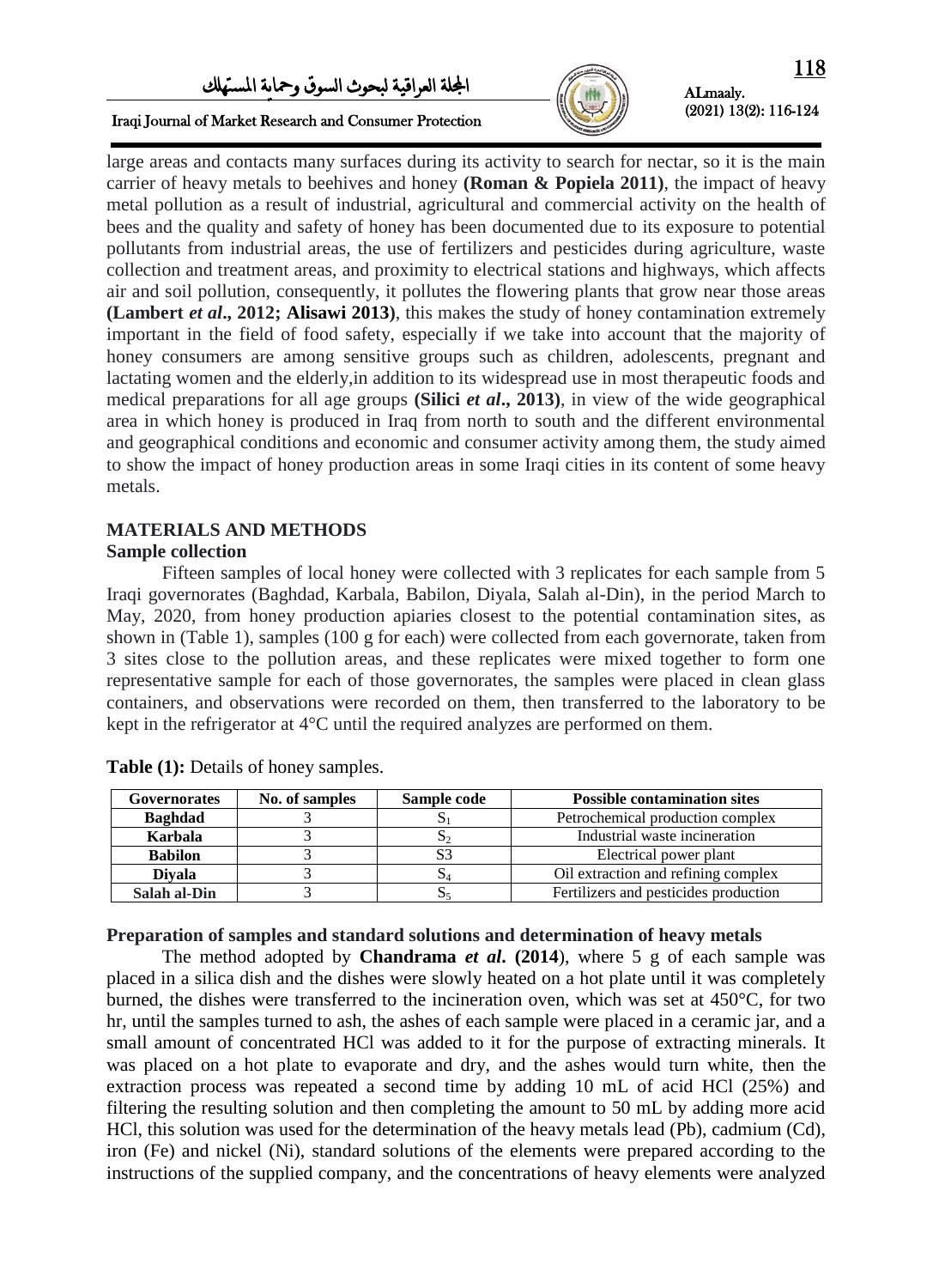

ALmaaly. (2021) 13(2): 116-124

Iraqi Journal of Market Research and Consumer Protection

and measured twice for all samples under study by using Shimadzu AA-6200 supplied with ASC 6100 auto sampler atomic absorption spectrometer equipped with acetylene gas. **Statistical analysis**

The Statistical Analysis System **(SAS 2012)** program was used to detect the effect of difference factors in study parameters. Least significant difference-LSD test (Analysis of Variation-ANOVA) was used to significant compare between means in this study.

## **RESULTS AND DISCUSSION**

The rates of heavy metals concentrations in honey samples according to potential contamination areas show in (Table 2). Each result represents an average of three samples collected randomly from a specific area, and heavy metal concentrations were compared with the acceptable limits set by the **European Commission Regulation (2006)**, depending on the results of this study, the rates of cadmium concentrations in honey samples ranged between 0.073 to 0.132 mg/kg, all of which are higher than the acceptable limits approved by **European Commission Regulation (2006)** of 0.05 mg/kg, and significant differences appeared at the level (P<0.05) between the concentrations of this element according to the honey samples in the potential contamination areas, it is clear from (Figure 1), that the highest pollution levels were in sample  $S_1$  (0.132 mg/kg) in Baghdad near the petrochemical complex and sample  $S_5$ (0.126 mg/kg) in Salah al-Din near the fertilizer and pesticide production plants. **Dhahir & Hemed (2015)** reported that cadmium concentrations in Iraqi honey samples ranged between 0.210 to 0.894 mg/kg. **Alisawi (2013)** in his study of Iraqi honey, indicated that the cadmium concentration ranged between 0.208 to 0.571 mg/kg, he explained that the high concentration of this element in honey in some governorates may be due to the large number of materials containing its compounds, such as plastic waste that is spread widely, waste of used and damaged batteries, the frequent circulation of dyes, and even the smoke of many cigarettes that contains significant levels of cadmium, the results of the study of **Mahmoudi** *et al***. (2015)** in fertilizer production areas and **Bartha** *et al***. (2020)**, near the industrial waste collection areas, the cadmium concentration in honey samples was 0.131 and 0.125 mg/kg, respectively, for the two studies, while the percentage of cadmium contamination in Ethiopian honey samples increased to 3.021 mg/kg in areas close to phosphate fertilizer production plants **(Nega** *et al***., 2020)**.

Lead is a non-essential element in the human body, and it is known that its accumulation in the tissues and organs of the body can cause neurotoxicity, anemia, and danger to the liver and kidneys, as well as other serious symptoms **[\(Public Health England](https://www.gov.uk/government/organisations/public-health-england) 2019)**, lead concentrations in honey samples under study ranged between 2.492 to 4.657 mg/kg as shown in the (Table 2), significant differences were recorded at  $(P<0.05)$  between the concentrations of the samples, and all of them were higher than the acceptable limits approved by **European Commission Regulation (2006)** of 0.5 mg/kg, the highest concentration of lead was 4.657 mg/kg in sample  $S_3$  in Babylon, near a power plant, followed by the other samples that were collected from areas near a complex for the production of petrochemicals, waste treatment plants, oil production and refining sites, as well as those areas near plants for the production of fertilizers and pesticides, as shown in (Figure 2), which shows the rates of lead contamination of honey samples, both of **Chandrama** *et al***. (2014)** and **Salama** *et al***. (2014)**, pointed out the high concentration of lead in honey produced in contaminated areas similar to what was mentioned above, reaching 4.22 and 5.14 mg/kg respectively, while the concentrations of lead were low in all Iraqi honey samples, according to the study conducted by the two researchers. **Dhahir & Hemed (2015**) it reached 0.108-0.820 mg/kg, while **Alisawi (2013)**, when he studying honey pollution in the areas of Najaf governorate in Iraq, stated that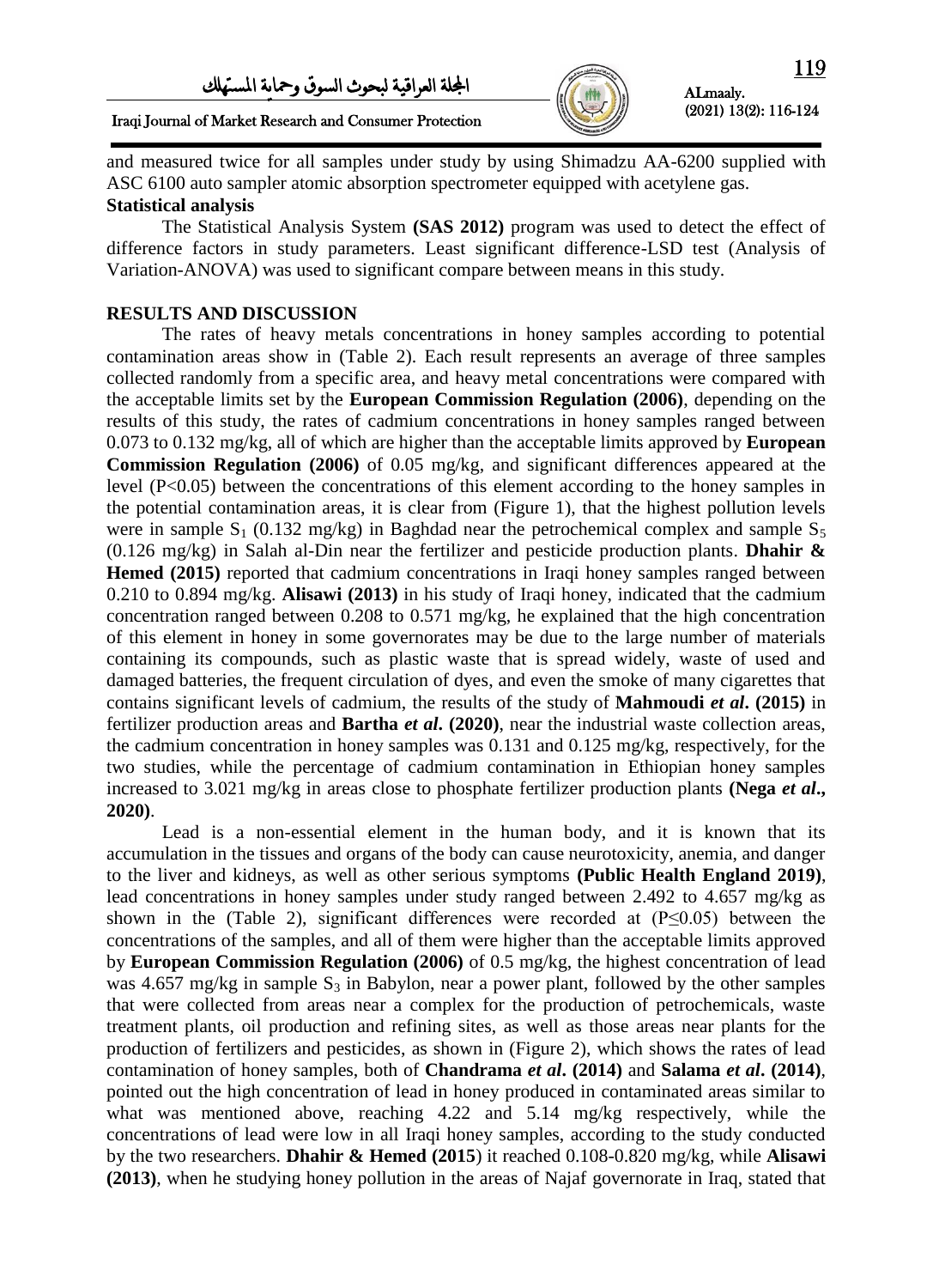# اجمللة العراقية لبحىث السىق ومحاية املستهلك



Iraqi Journal of Market Research and Consumer Protection

all samples were contaminated with varying concentrations of lead, ranging from 2.64 to 10.37 mg/kg, he pointed that the reason for this significant increase in the levels of this element in Iraqi bee honey in the environment of Najaf governorate, whether in the air, soil or water, is due to the increase in industrial and consumer activity of the population, because lead can be found in any part of our environment, most cars depend on gasoline containing a high percentage of lead, which volatilizes into the air, the air and many of our household waste, according to what was confirmed by the **United States Environmental Protection Agency (1992)**, contains this toxic element, such as house and car paint, book and newspaper papers, printer ink, water pipes, metal tanks, fertilizers, pesticides, and even some children's toys, the high levels of this pollution were recorded in **Alisawi (2013)** study in Kufa, and the high concentration of lead may be due to the proximity of the apiary from which the honey was collected from the Kufa cement factory, and the southeast winds that blow in the summer over the place where bees fly can carry the smoke of the factory to the nectar collection area.

Nickel is one of the elements with low levels when it is present in the environment, increased exposure to it can cause a range of health effects on the respiratory system such as inflammation, lung fibrosis and tumors **(European Commission 2001)**,the joint committee of experts between **FAW-WHO Organization, (2003)** on food additives determined that the level of nickel taken daily, whether through water, food or air, does not exceed 5 mg/kg of body weight, as can be seen from the (Table 2) and (Figure 3), cadmium concentrations in all honey samples in this study were within the acceptable limits approved by these organizations, and ranged between 0.023 mg/kg in sample  $S_3$  and 0.002 mg/kg in sample  $S_1$ , **Dhahir & Hemed (2015)** indicated that the concentration of nickel 0.117 - 0.440 mg/kg in Iraqi honey samples was higher than what was found in this study, and the results of the studies of **Oroian** *et al***. (2016)**; **Nega** *et al***. (2020)**; **Mahmoudi** *et al***. (2015)** approach to what was recorded by this study, it recorded low cadmium concentrations of 0.026 mg/kg in Romania, 0.009 mg/kg in Ethiopia and 0.087 mg/kg in Iran, respectively, for honey samples collected from its production sites near industrial areas.

Iron is one of the vital essential minerals that have an important role in the activities of the human body, and it is the basis for the formation of hemoglobin in the blood and is necessary in the process of cellular respiration through the bloodstream **(Abu-Almaaly 2019)**, so, its percentage in foods should be within the acceptable limits and according to the body's need. The **Codex Standard Alimentarius (1982)**, set the upper limit for iron concentration, which is present in sweet nutrients such as honey, at 1.5 mg/kg, referring to (Table 2), the honey samples under study recorded rates for this element ranging from 1.863 to 0.521 mg/kg (Figure 4), and thus most of the samples are within the acceptable limits of iron concentration, except for the sample  $S_2$ , which was collected near the waste collection and burning areas, which rose slightly from acceptable limits for iron, **Spiric***et al***. (2019**) and **Oroian** *et al***. (2016**) indicated that iron concentrations were high in honey samples collected in areas close to waste collection and treatment plants and petrochemical industry complexes, reaching 3.94 and 2.51 mg/kg, respectively, while the study of **Dhahir & Hemed (2015)** recorded very low iron concentrations in Iraqi honey samples were 0.002-0.034 mg/kg.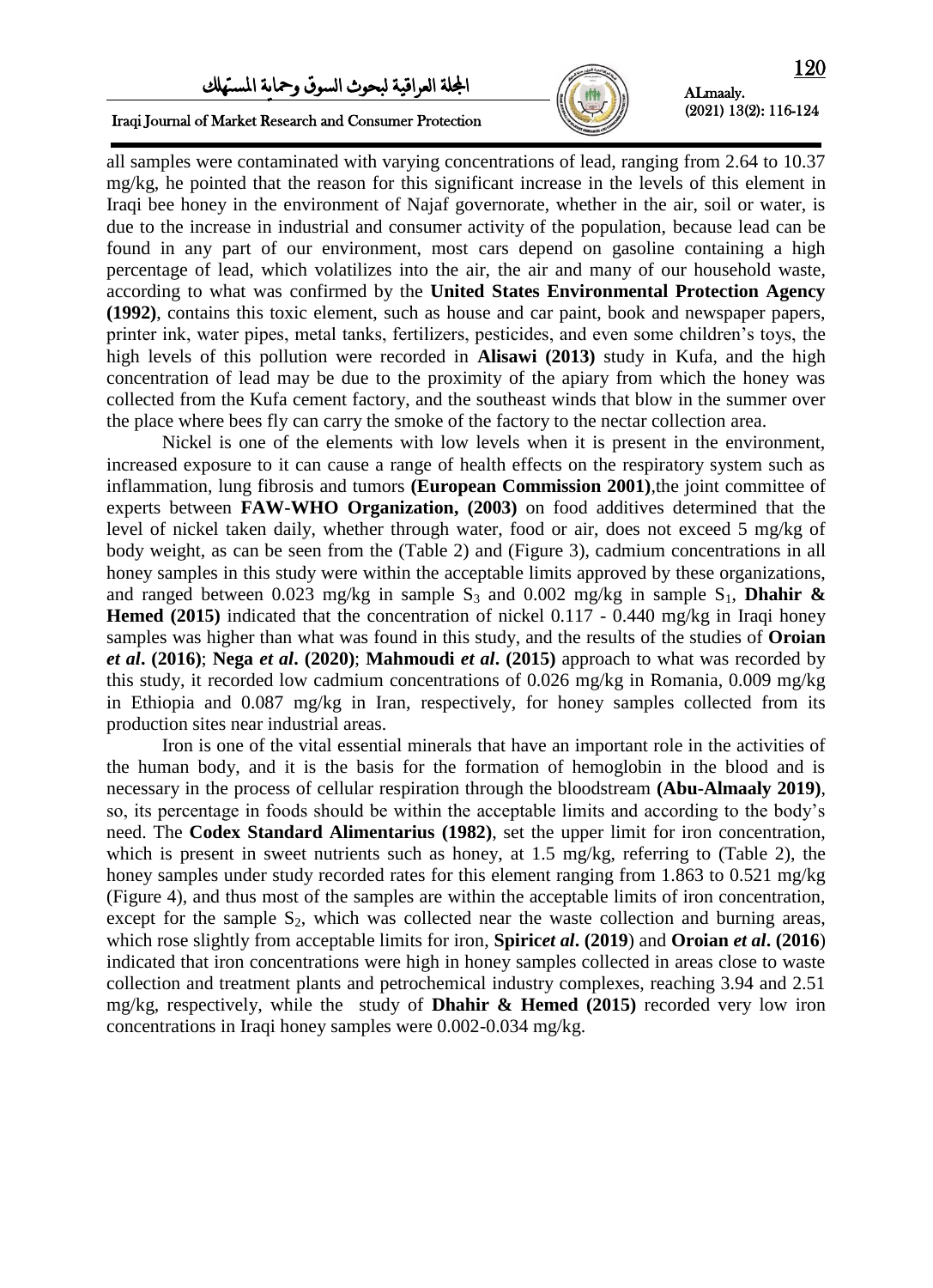

#### ALmaaly. (2021) 13(2): 116-124

Iraqi Journal of Market Research and Consumer Protection

| <b>Table (2):</b> Concentration of heavy metals in local honey samples.                    |                        |                   |                           |                   |                                      |                   |                           |             |  |  |
|--------------------------------------------------------------------------------------------|------------------------|-------------------|---------------------------|-------------------|--------------------------------------|-------------------|---------------------------|-------------|--|--|
| <b>Samples</b>                                                                             | Heavy metals (mg/kg)   |                   |                           |                   |                                      |                   |                           |             |  |  |
|                                                                                            | C <sub>d</sub>         | Range             | <b>Pb</b>                 | Range             | Ni                                   | Range             | Fe                        | Range       |  |  |
| $S_1$                                                                                      | $0.132 \pm 0.06$<br>а  | 0.108-0.125       | 3.637<br>$\pm 0.14$<br>h. | 2.974-4.185       | 0.002<br>$\pm 0.0007$<br>b           | $0.001 - 0.003$   | 0.707<br>$\pm 0.08$<br>b  | 0.496-0.871 |  |  |
| S <sub>2</sub>                                                                             | $0.095 \pm 0.02$<br>ab | 0.087-0.102       | $3.566 \pm 0.11$          | 3.104-4.211       | 0.016<br>$\pm 0.003$<br>a            | $0.011 - 0.025$   | 1.863<br>$\pm 0.10$<br>a  | 1.753-2.023 |  |  |
| $S_3$                                                                                      | $0.073 \pm 0.01$<br>h  | $0.059 - 0.094$   | $4.657 \pm 0.17$<br>a     | 3.975-5.201       | 0.023<br>$\pm 0.006$<br>a            | 0.019-0.032       | 1.476<br>$\pm 0.08$<br>a  | 1.284-1.729 |  |  |
| S <sub>4</sub>                                                                             | $0.074 \pm 0.02$<br>h  | 0.054<br>$-0.098$ | $2.492 \pm 0.07$<br>c     | 2.334<br>$-2.718$ | 0.007<br>$\pm 0.001$<br><sub>h</sub> | 0.004<br>$-0.012$ | 0.645<br>$\pm 0.08$<br>h. | 0.488-0.914 |  |  |
| $S_5$                                                                                      | $0.126 \pm 0.04$<br>ab | 0.098<br>$-0.143$ | $3.558 \pm 0.12$          | 3.243-4.015       | $0.011 \pm 0.$<br>$002$ ab           | $0.009 - 0.013$   | $0.521 \pm 0.07$<br>h.    | 0.398-0.752 |  |  |
| <b>LSD</b><br>value                                                                        | $0.0559*$              |                   | $0.892*$                  | ---               | $0.0113*$                            |                   | $0.568*$                  | ---         |  |  |
| Means having with the different letters in same column differed significantly, $*(P<0.05)$ |                        |                   |                           |                   |                                      |                   |                           |             |  |  |

Means having with the different letters in same column differed significantly.  $*(P \leq 0.05)$ . The result is an average of three samples.



Figure (1): Cadmium concentrations in honey samples.



Figure (2): Lead concentrations in honey samples.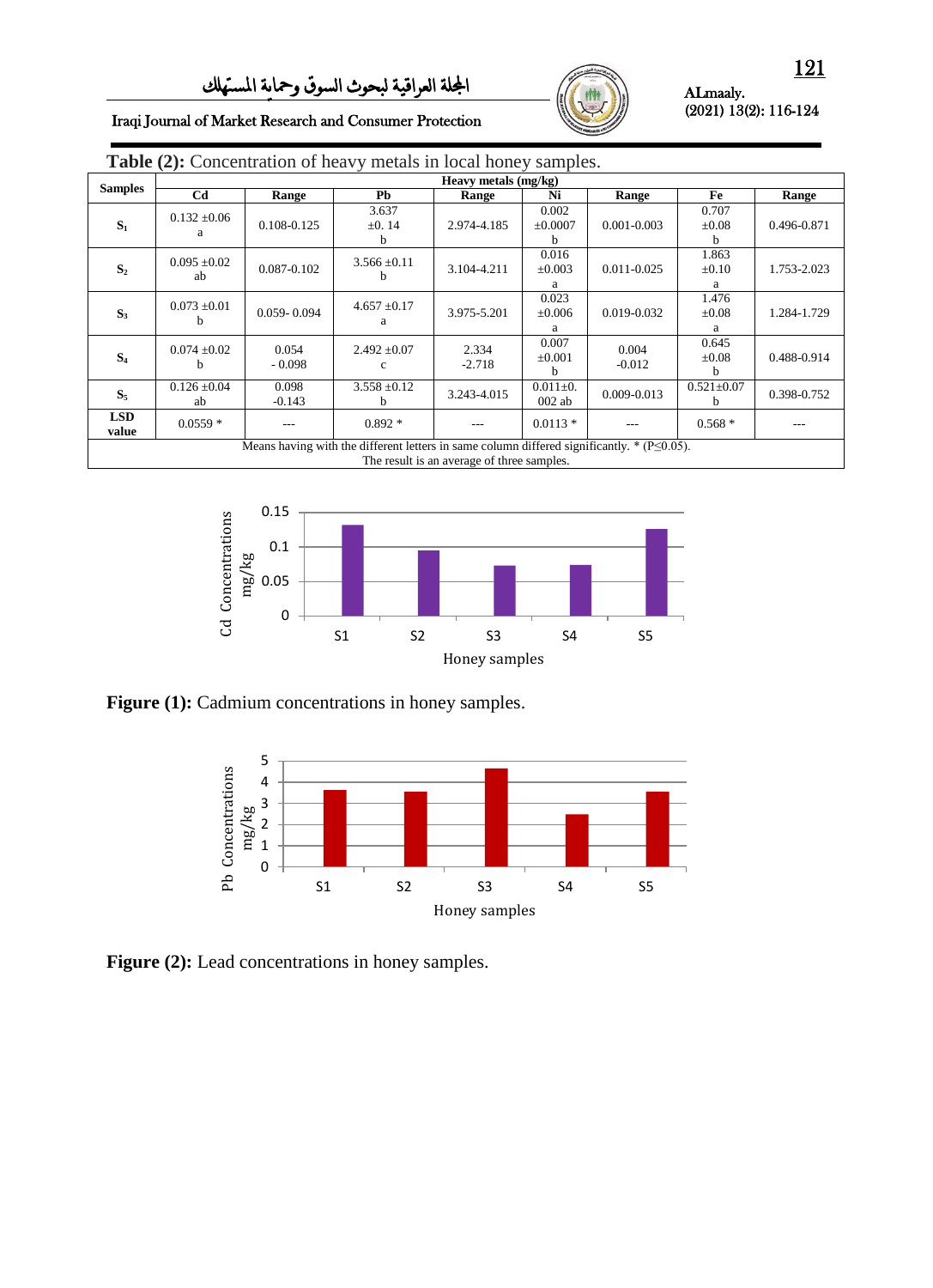

**Figure (3):** Nickel Concentrations in Honey Samples.



**Figure (4):** Iron concentrations in honey samples.

# **CONCLUSION**

The results of this study showed that the local honey samples contained varying concentrations of heavy metals according to the areas of their collection. The concentrations of cadmium were S1>S5>S2>S4>S3 in descending order, the highest concentration was recorded in honey samples in Baghdad near the Petrochemical Production Complex, while the highest concentrations of lead were recorded in Babylon near the power plant, followed by the rest of the samples in descending order S3>S1>S5>S2>S4. The concentrations of nickel in the Babylon honey samples were also higher than the rest of the governorates S3>S2>S5>S4>S1, honey samples from Karbala near the waste treatment complex recorded the highest concentrations of iron S2>S3>S1>S4>S5. From these results, it is clear that the pollution caused by industrial areas, waste treatment places and power plants has a significant impact on the surrounding environment as a whole, whether plants, animals or humans, and honey apiaries should not be located in places close to industrial and commercial areas.

## **REFERENCES**

- 1. Abu-Almaaly, R. & Al-Tamimi, S. (2020). Study the contamination of water bottles with some chemicals due to heat exposure. *Iraq Journal of Market Research and Consumer Protuction*, 12(1), 49-58.
- 2. Abu-Almaaly, R. (2019). Study the contamination of some chemical pollutants in hot foods in plastic bags and containers. *Plant Archives*, 50(3), 879- 885.
- 3. Alisawi, M. (2013). The use of bee honey as a bioindicator of environmental pollution with the two heavy metals lead and cadmium in Najaf governorate. *Kufa Journal of Chemistry Sciences*, 7, 35-45.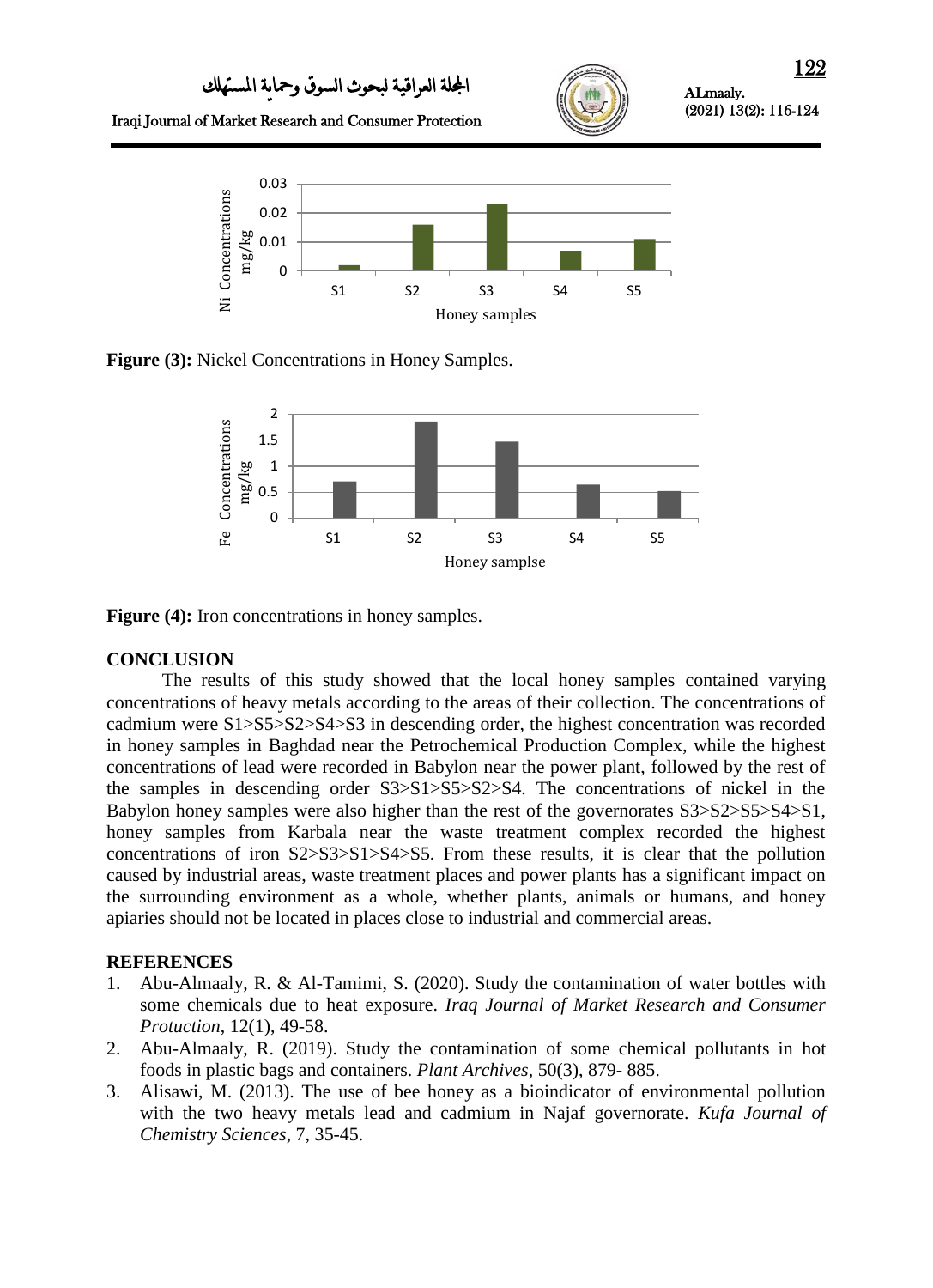Iraqi Journal of Market Research and Consumer Protection

ALmaaly. (2021) 13(2): 116-124

- 4. Alvarez-Suarez, J., Tulipani, S., Romandini, S., Bertoli, E. & Battino, M. (2010). Contribution of honey in nutrition and human health: A review. *Mediterranean Journal of Nutrition and Metabolism*, 3, 15–23.
- 5. Baglio, E. (2018). *Chemistry and Technology of Honey Production*. 1sted, Springer, Italy, p. 1-14.
- 6. Bartha, S., Taut, I., Goji, G., Andra Vlad, L. & Dinulica, F. (2020). Heavy metal content in poly floral honey and potential health risk. A case study of cops, a Mica, Romania. *International Journal of Environmental Research and Public Health*, 17, 1507.
- 7. Chandrama, S., Shubharani, R. & Sivaram, V. (2014). Assessment of heavy metals in honey by atomic absorption spectrometer. *World Journal of Pharmacy and Pharmaceutical Sciences*, 3(8), 509-515.
- *8.* Codex Standard Alimentarius, (1982). *Revised Codex standard for Honey, 2001, 112.*
- 9. Dhahir, S. & Hemed, A. (2015). Determination of heavy metals and trace element levels in honey samples from different regions of Iraq and compared with other kind. *[American](javascript:void(0);)  [Journal of Applied Chemistry](javascript:void(0);)*, 3(3), 83-92.
- **10.** United States Environmental Protection Agency (1992). *Lead Regulations, Lead in Paint, Dust and Soil, [Residential Hazard Standards and Clearance Levels for Lead in Paint, Dust](https://www.epa.gov/lead/hazard-standards-lead-paint-dust-and-soil-tsca-section-403)  [and Soil \(Section, 403\)](https://www.epa.gov/lead/hazard-standards-lead-paint-dust-and-soil-tsca-section-403)*.
- 11. European Commission Regulation. (2006). *the Framework Legislation Which Sets Maximum Levels for Chemical Contaminants in Foodstuffs*, *No. 1881/2006*. European Uonion.
- 12. European Commission. (2001). *Council Directive 2001/110/EC relating to Honey. Official Journal of The European Communities*. 2002, 10: 47-52.
- 13. FAO/WHO Organization (2003). *Summary and Conclusions of The 61st Meeting of The Joint FAO/WHO Expert Committee on Food Additives*. JECFA.2003; Rome.
- 14. [Public Health England.](https://www.gov.uk/government/organisations/public-health-england) (2019). *Chemical Hazards Compendium. [Lead: health effects,](https://www.gov.uk/government/publications/lead-properties-incident-management-and-toxicology)  [incident management and toxicology](https://www.gov.uk/government/publications/lead-properties-incident-management-and-toxicology)*. 14 August 2019, Guidance , London, UK.
- 15. Lambert, O., Piroux, M., Puyo, S., Thorin, C., Larhantec, M., Delbac, F. & Pouliquen, H. (2012). Bees, honey and pollen as sentinels for lead environmental contamination. *Environmental Pollution*, 170, 254-259.
- 16. Mahmoudi, R., Mardani, K. & Rahimi, B. (2015). Analysis of heavy metals in honey from north- western regions of Iran. *Journal of Chemical Health Risks*, 5(4), 251-256.
- 17. Nega, A., Mulugeta, E. & Abebaw, A. (2020). Physicochemical analysis and determination of the levels of some heavy metals in honey samples collected from three district area of east Gojjam zone of Amhara region, Ethiopia. *Journal of Agricultural Science and Food Research*, 11(4), 279-285.
- 18. Oroian, M., Prisacaru, A., Cristina, E., Stroe, S., Leahu, A. & Buculei, A. (2016). Heavy metals profile in honey as a potential indicator of botanical and geographical origin. *International Journal of Food Properties*, 19, 1825-1836.
- 19. Oses, S., Pascual-Mate, A., Fernandez-Muino, M., Lopez-Diaz, T. & Sancho, M. (2016). Bioactive properties of honey with propolis. *Food Chemistry*, 196, 1215-1223.
- 20. Patial, V., Asrani, R. & Thakur, M. (2018). *Food-borne Mycotoxicoses: Pathologies and Public Health Impact in Foodborne Diseases*, 1<sup>st</sup> ed. Elsevier, New York, USA, p.239– 274.
- 21. Roman, A. & Popiela, E. (2011). Studies of chosen toxic elements concentration in multifloral bee honey. *Potravinarstvo*, 4(1), 124-128.